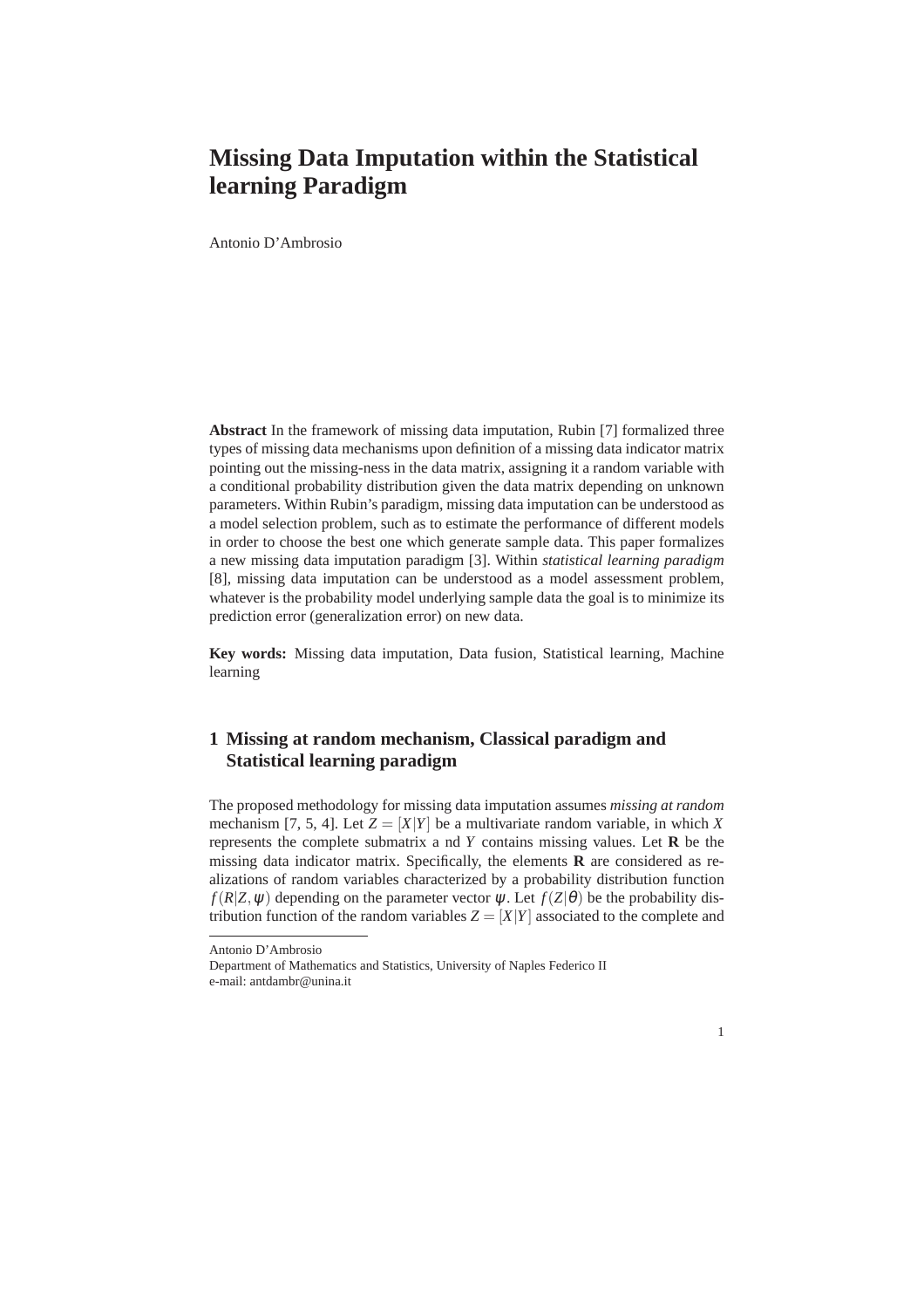un-complete part of the data matrix (respectively, *X* and *Y*), depending on the parameter vector  $\theta$ , such that  $f(X|\theta) = \int f(Z|\theta) dY$ . The joint distribution of *R* and *Z* can be expressed as follows:

$$
f(R, Z | \theta, \psi) = f(Z | \theta) f(R | Z, \psi)
$$
\n(1)

According to Rubin's definition, missing at random mechanism assumes that the distribution of **R** depends on the data **Z** only through the complete part **X**, thus it holds

$$
f(R, Z | \psi) = f(R | X, \psi)
$$
\n<sup>(2)</sup>

Thus, inference on parameters should be based on

$$
f(R, X | \theta, \psi) \propto \int f(X, Y | \theta) f(R | X, Y, \psi) dY \tag{3}
$$

If the  $(1)$  holds then from  $(2)$  and  $(3)$  it results

$$
f(X|\theta, \psi) \propto f(R|X, \psi) f(X|\theta) \propto f(X|\theta)
$$
\n(4)

As a result, under missing at random mechanism maximizing eq. (2) is equivalent to maximizing eq. (4), thus the inference on  $\theta$  can be funded on the observed data ignoring the missing mechanism. Rubin's paradigm aims to provide an unbiased estimate of  $\theta$  such to identify the probability distribution function which generates the sample data.

In the following, statistical learning theory [8, 9] is considered to provide an alternative and distinctive paradigm for missing data imputation. If the missing at random condition is satisfied then for any record *i* of the sample data it holds

$$
f([X_i, Y_i] | \theta, \psi) \propto f(R[[X_i, Y_i], \psi) f([X_i, Y_i] | \theta) \propto f([X_i, Y_i] | \theta)
$$
 (5)

Within statistical learning theory, the interest relies on the imputation of each missing data such that the imputed value is the nearest to the real one. Discrepancy measures and validation in terms of minimization of the generalization (prediction) error will be considered.

Two separate goals can be satisfied. Within Rubin's paradigm, missing data imputation can be understood as a model selection problem, such as to estimate the performance of different models in order to choose the best one which generate sample data. Within statistical learning paradigm, missing data imputation can be understood as a model assessment problem, whatever is the probability model underlying sample data the goal is to minimize its prediction error (generalization error) on new data.

Statistical Learning Theory describes a general model of supervised learning which is suitable in presence of large data dimensionality and unknown probability distribution which generate sample data. Three are the main components: first, a generator *G* of random vectors  $x \in R^k$  drawn independently from a fixed but unknown probability distribution function  $F(x)$ ; second, a supervisor *S* which returns an out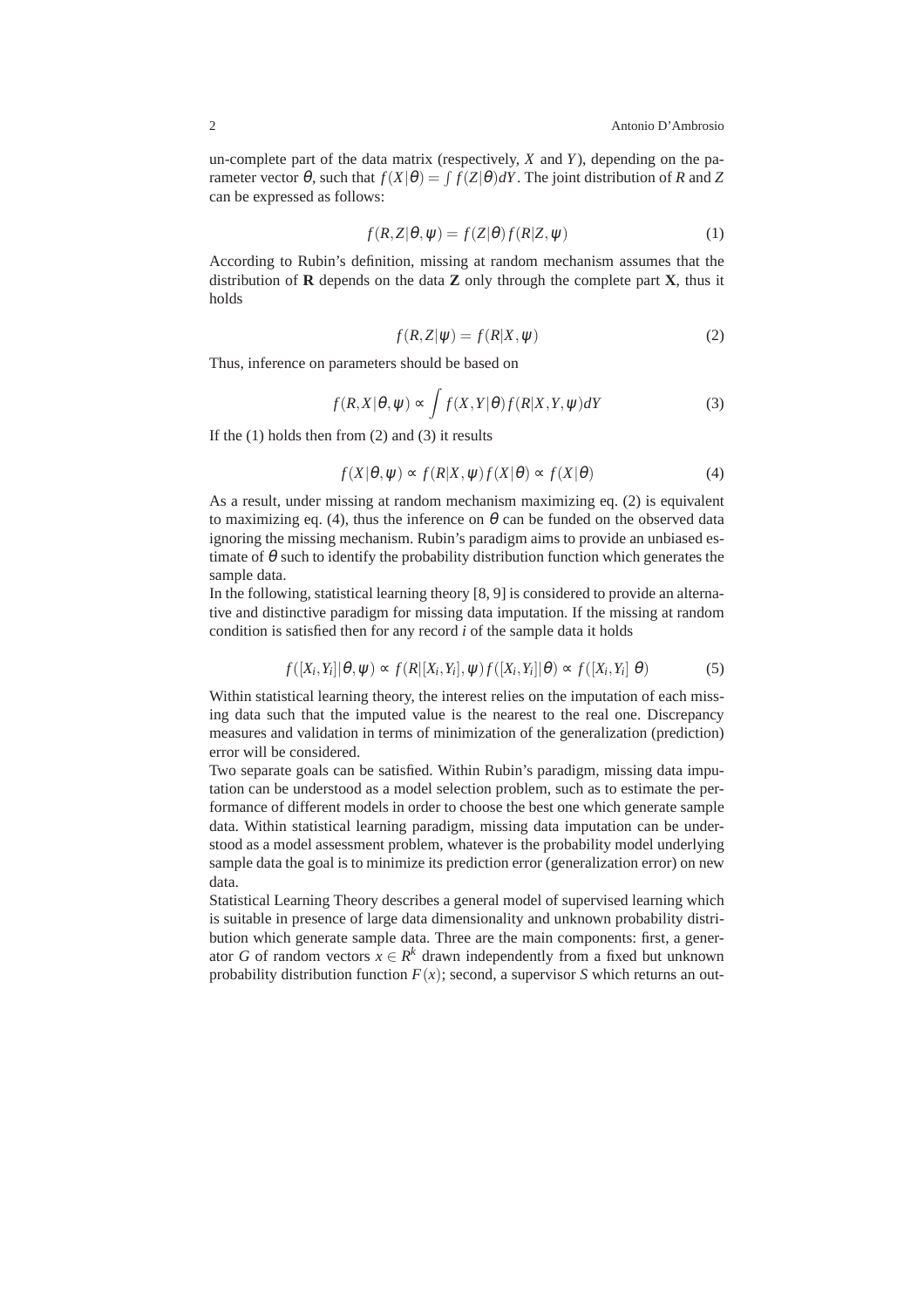Missing Data Imputation within the Statistical learning Paradigm 3

put value *y* to every input vector *x*, according to a conditional distribution function  $F(y|x)$ , also fixed but unknown; third, a learning machine *LM* capable of implementing a set of functions  $f(x, \theta)$  where  $\theta \in \Theta$  is a set of parameters. The problem of learning is that of choosing from the given set of functions  $f(x, \theta)$ ,  $\theta \in \Theta$  which is the best to approximate the supervisor's response. This can be theoretically satisfied upon definition of a loss function  $L(y, f(x, \theta))$ , to measure the discrepancy between the output value *y* returned by *S* and the output  $\tilde{y} = f(x, \theta)$  provided by *LM*, and its expected value, known as the functional risk  $R(\theta) = \int L(y, f(x, \theta)) dF(x, y)$ , to be minimized over the set of parameters. Aim is to provide a generalization of the results derived from its experience using a training sample of *n* independent and identically distributed observations drawn according to  $F(x, y) = F(x)F(y|x)$ :  $(x_1, y_1), \ldots, (x_n, y_n)$  and considering the Empirical Risk Minimization (ERM) of  $R_{emp}(\theta) = n^{-1} \sum_{i=1}^{n} L(y_i, f(x_i, \theta))$  over the set of parameters. This provides a consistent estimate of  $\theta$ , given the loss function and the unknown probability distribution, if it holds both

$$
plimR_n(\theta) = infR(\theta), plimR_{emp,n}(\theta) = infR(\theta)
$$
\n(6)

where  $R_n(\theta)$  and  $R_{emp,n}(\theta)$  are the functional risk and empirical risk functions given the data of the training sample. This allows to define the *key theorem of Statistical Learning Theory* [10]: let  $L(y, f(x, \theta))$ ,  $\theta \in \Theta$  be a set of functions that satisfy the condition  $A \le R(\theta) \le B$  with *A* and *B* finite constant values, then for the ERM principle to be consistent, it is necessary and sufficient that the empirical risk  $R_{emp}(\theta)$ converges uniformly, in probability, to the actual risk  $R(\theta)$ .

Vapnik and Chervonenkis have defined a measure of the learner ability defined as the cardinality of the largest set of points the algorithm can shatter. For each set of functions characterized by a given complexity it is possible to define the VC dimensionality *d* to be the largest value such that it exists a correspondence between the input and the output. It can be shown that the ERM method yields to a consistent estimate if the dimensionality *d* is finite and if, for a probability equal to  $(1 - \eta)$ with  $\eta > 0$ , it holds

$$
R_n(\theta) \le R_{emp,n}(\theta) + \frac{B\varepsilon}{2} \left( 1 + \sqrt{1 + \frac{4R_{emp,n}(\theta)}{B\varepsilon}} \right)
$$
 (7)

where *B* is the upper limit of  $R(\theta)$  and  $\varepsilon = 4 \frac{d(ln \frac{2n}{d} + 1) - ln(\frac{n}{4})}{n}$  $\frac{n}{n}$ , with *d* the VC dimensionality of the class of functions to be used in the learning process. There is a trade-off between the training error and the complexity of the class of functions. If the ratio *n*/*d* is high then the  $\varepsilon$  is small, thus the empirical risk function  $R_{emn,n}(\theta)$ tends to the functional risk function  $R_n(\theta)$  for the training sample data. According to Vapnik's structural risk minimization (SRM) approach both the empirical risk and the second term of equation (7) need to be minimized. Thus, given the fit of a nested sequence of models of increasing VC dimensions  $d_1 < d_2 < ...$ , the model with the smallest value of the upper bound is finally chosen. Under this perspective, the imputation process consists in minimizing the structural risk such that for any